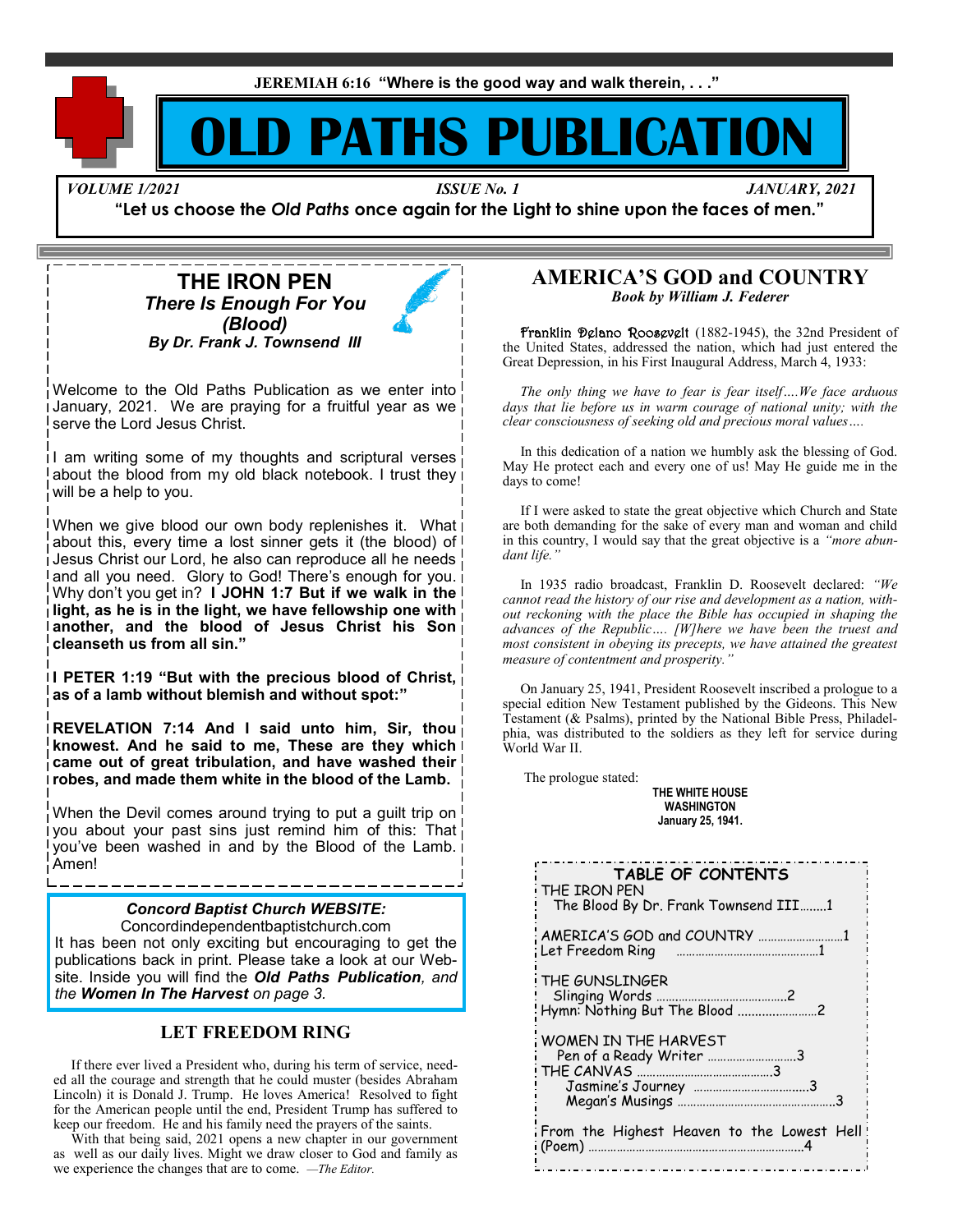

#### **SLINGING WORDS**  *By Pastor Frank J. Townsend III*

In **PHILIPPIANS 2:14** it admonishes us to **"Do all things without murmurings and disputings:"**

 Don't we love it when someone says nice things about us? It just sort of makes us feel good, doesn't it? We shine in our element; not a care in this world. On the other hand how do we like it when someone talks nicely to us, but slings words of contention behind our backs. It makes me think of backbiters. Whatever happened to talking to someone face to face instead of everyone else?

 Years ago I drove many miles to talk to someone face to face because it was needful. Did it solve anything? In this instance, not really; but I knew I did the right thing about addressing the matter.

 We, as God's children, are not to rebuke an elder. Rather, we are to go to the individual with two or three witnesses. It's the Bible way to handle it. Doing it any other way such as being a scorner, backbiter, gossiper, etc., is not God's way to deal with someone we don't like or disagree with. You can get into trouble with God.

 So the next time someone slips in through the door, be it a church member or foe, don't even listen to part or all of the accusations. Nip it in the bud! Ask them to handle it the biblical way. Don't let them sling words around, making your mind to be filled with doubt and discord.

 You can be sure God will manifest it all either in the beginning or by the end of the slinging of their words. Some folks are commonly known for going door to door with their disgruntled words. It doesn't edify or bring joy to the listening ears. Instead it steals their joy and causes them to stumble. Mark it down! God keeps a record.

Happy New Year! *-The Gunslinger*.

**PROPER WORSHIP By John G. Butler** *From Daily Bible Readings*

#### **ECCLESIASTIS 5:1 Keep thy foot when thou goest to the house of God, and be more ready to hear, than to give the sacrifice of fools: for they consider not that they do evil."**

The next time you go to church, ponder this verse. It will help you to worship properly and to gain spiritually from going to church. Many folks go to church and profit nothing because they ignore the message of the text before us. This text speaks of our actions at church, our attitude at church, and our awareness from church.

*Actions at church.* **"Keep thy foot when thou goest to the house of God."** This is figurative language for good behavior. When you attend a church worship, behave! This seems such a strange exhortation, but there are many folks who when they go to church do not behave well. They talk during the sermon and the singing, they gossip about other members, they grumble about the pastor, and they do not show much reverence for God. When I was a boy, we were to sit quietly and respectfully in church and pay attention. Many adults need to start doing the same in the church services today.

*Attitude in church.* **"Be more ready to hear, than to give the sacrifice of fools."** The hearing here is more than just hearing audible sounds, but refers to obedience to the message. It is a hearing that pays attention to what is said and act accordingly. The hearing is contrasted to the "sacrifice of fools." This reminds us of the message that Samuel gave Saul which said, **"Behold, to obey is better than sacrifice, and to hearken than the fat of rams." (I SAMUEL 15:23).** To go to church and hear the message but ignore its application and then think you can satisfy God by making an offering, simply will not pass muster with God.

*Awareness from church.* **"They consider not that they do evil."** There are many people who are so hardened in their sinful living that they are no longer aware that they are doing evil. But if you go to church with the right attitude and action, you will be helped in holy thinking. Going to church is to improve your holiness. If it does not do that, you are either in the wrong church or attending in the wrong way.



# **NOTHING BUT THE BLOOD Author: Robert Lowry, 1826-1899.**

## **HYMN**

**What can wash away my sin? Nothing but the blood of Jesus; What can make me whole again? Nothing but the blood of Jesus.**

**For my pardon this I see — Nothing but the blood of Jesus; For my cleansing this I plea — Nothing but the blood of Jesus.**

**Nothing can for sin atone — Nothing but the blood of Jesus; Naught of good that I have done — Nothing but the blood of Jesus.**

**This is all my hope my peace — Nothing but the blood of Jesus; This is all my righteousness — Nothing but the blood of Jesus.**

#### **REFRAIN**

#### **Oh! precious is the flow That makes me white as snow; No other fount I know, Nothing but the blood of Jesus.**

*Robert Lowry* was an American Baptist Preacher and Hymn Writer. His best-known hymns were *Shall We Gather at the River, Nothing But The Blood of Jesus, How Can I Keep from Singing, and Christ Arose!* Mr. Lowry was born in Philadelphia, Pennsylvania, on March 12, 1826. He died on November 25, 1899.

His melodies are sung around the world. While preaching the Gospel, in which he found great joy, was his life-work, music, and hymnology were favorite studies, but were also a side issue, a recreation.

A reporter once asked him what was his method of composition— *"Do you write the words to fit the music, or the music to fit the words?"* 

His reply was:

*"I have no method. Sometimes the music comes and the words follow, fitted insensibly to the melody. I watch my moods, and when anything good strikes me, whether words or music, and no matter where I am, at home or on the street, I jot it down. Often the margin of a newspaper or the back of an envelope serves as a notebook. My brain is sort of a spinning machine, I think, for there is music running through it all the time. I do not pick out my music on the keys of an instrument. The tunes of nearly all the hymns I have written have been completed on paper before I tried them on the organ. Frequently the words of the hymn and the music have been written at the same time."*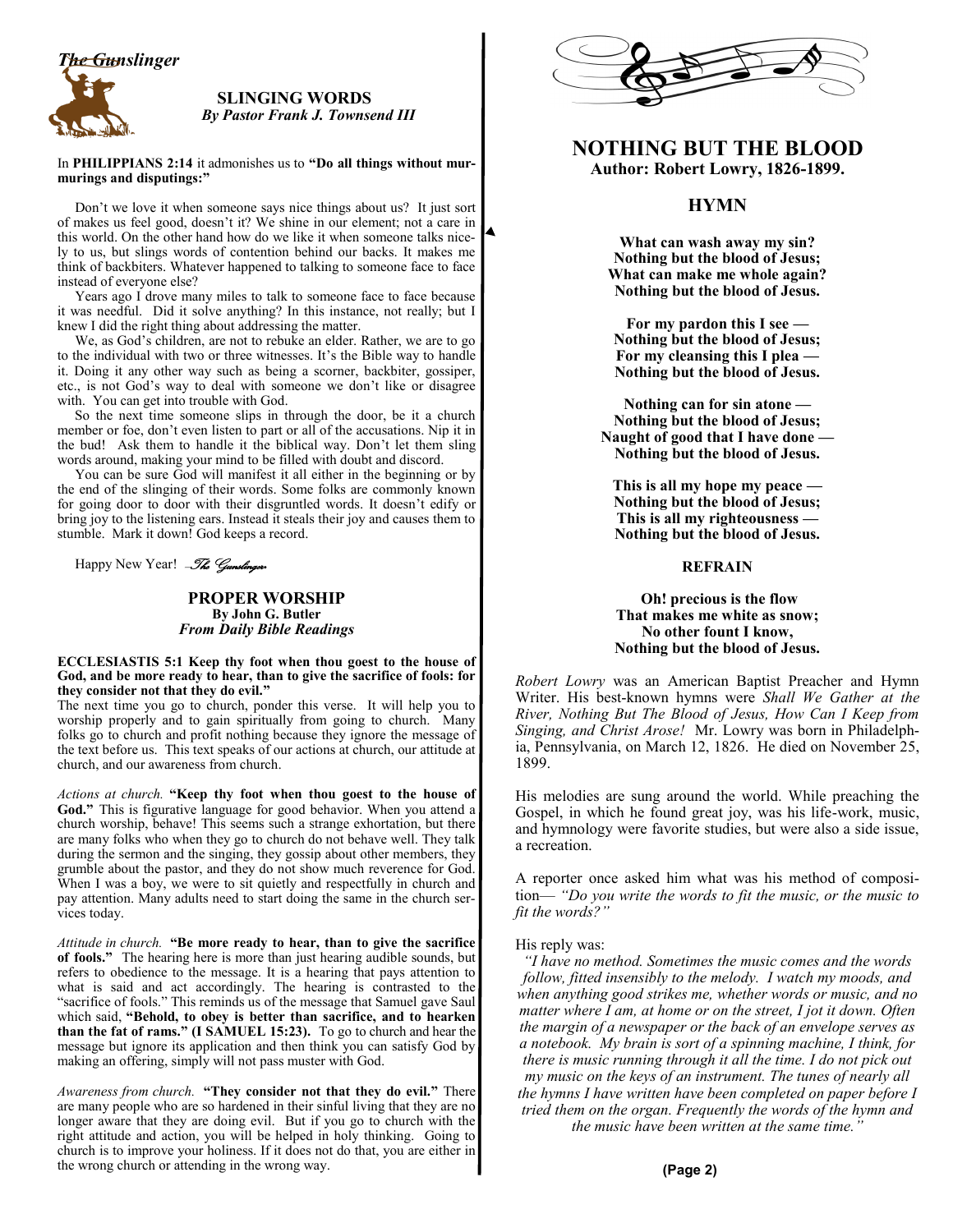

*The WOMEN IN THE HARVEST publication began back in October of 1998. I founded this publication, hoping to be a blessing and encouragement to the women in the harvest.* **Wisdom for Women:** The virtuous woman is a role model for Christian women. PROVERBS Chapter 31. *—Sis. Linda.*



# **PEN OF A READY WRITER** *By Mrs. Linda K. Townsend*

## *The Canvas*

Imagine looking at the canvas which intermittently shows a child of God who is disgusted with himself because of a blemished testimony. As children of God, it can hurt to have the dross removed after becoming tarnished. Yet, it is bearable, and given time will become workable clay.

Have you ever watched a meat carver carving a turkey? He is an expert at his profession. However, sometimes there are pieces of meat that don't look kosher. That is when the carver separates those pieces onto a separate plate to make for an appetizing dish.

As Christians, we are to be a separated people — separated from the sin that so easily besets us. We need to be a clean vessel, fit for the Master's use. Be ye holy!

Are you satisfied with your Christian walk? I am not satisfied with mine. There is always room for plenty of improvement. An artist usually does touch-up work on the portrait he has painted; lifting it, spiritually speaking, to a child of God needing to be shaped into the conformity of Jesus Christ**, "to be conformed to the image of his Son,…" ROMANS 8:29.**

Watch out! If you ever become truly satisfied with yourself, something is usually wrong. It might be that you have slipped into complacency and worldliness is reigning. You might be of the persuasion that all that glitters is real gold when in actuality it is fool's gold. Don't let your guard down, be armoured for the spiritual warfare that confronts you.

With a mirror in hand, perhaps we need to take a look at ourselves closely to see the image before us, all the while asking, what image do others see? Have we a Christ-like testimony or one that is soiled on the canvas, a painted picture of sin?

> *I looked at the canvas to see what I could see, It was not a pretty picture, but it looked like me. There was a glimpse of what my life used to be, Should I look closer or maybe I should flee — I determined to be Christ-like just like Thee. —L.K.T.*

*Until next time ….*

**My heart is inditing a good matter: I speak of the things which I have made touching the king: My tongue is the pen of a ready writer. PSALM 46:1.**

**————** *Be still, my dear friend, And trust in the Lord. Things will work out in the end, As we move forward. —L.K.T.*

# **DELIGHT IN THE SCRIPTURES New Beginnings** *By Sushannah (Jasmine) Townsend*

## **NEW**

*I like new things, don't you? There is nothing like new beginnings; such as a New Year, especially 2021. Only God knows what it will be like, and only He knows how we will adhere to any new changes.—Sis. Jasmine.*

**"Therefore if any man** *be* **in Christ,** *he is* **a new creature: old things are passed away; behold, all things are become new." II CORIN-THIANS 5:17** is a promise to those who know Him.

**LAMENTATIONS 3:22-23 "It is of the LORD'S mercies that we are not consumed, because his compassions fail not.** (23) **They are new every morning: great is thy faithfulness."** I love this verse!

*The word NEW has stuck in my mind lately. Giving folks a new perspective in life will help them in this new year. I want to be a shining light in this dark winter. It is good to be positive and full of purpose for God.*

*Happy New Year!* 

**MEGAN'S MUSINGS** *By Megan E. Townsend*

*This month I mused about the New Year 2021.*

*I am musing… Can you believe we are in the New Year already? It seems unreal, but here we are. Have you made any new resolutions? I have made one. Pray for me that I will be a success in losing weight. It's not easy because I love to eat anything that I see including pickled eggs, cake, ice-cream, fruitcake, and chicken (lots of it).*

*What am I to do? First I need to pray about it, asking for God to help me not to eat so much. I am tryIng to drink more water. The "I" is kind of like the "I" in prIde. I have to set my mind upon the Lord so he can help me do it instead of me.*

*I am taking the dogs walking with my sister, Jasmine, because she is trying to lose weight too. How about you? Do you want to lose weight? —M.E.T.*

*Stayed upon Jehovah, hearts are truly blessed!*

**ST. JOHN 1:1 "In the beginning was the Word, and the Word was with God, and the Word was God." REVELATION 21:1 "And I saw a new heaven and a new earth: for the first heaven and the first earth were passed away; and there was no more sea."**